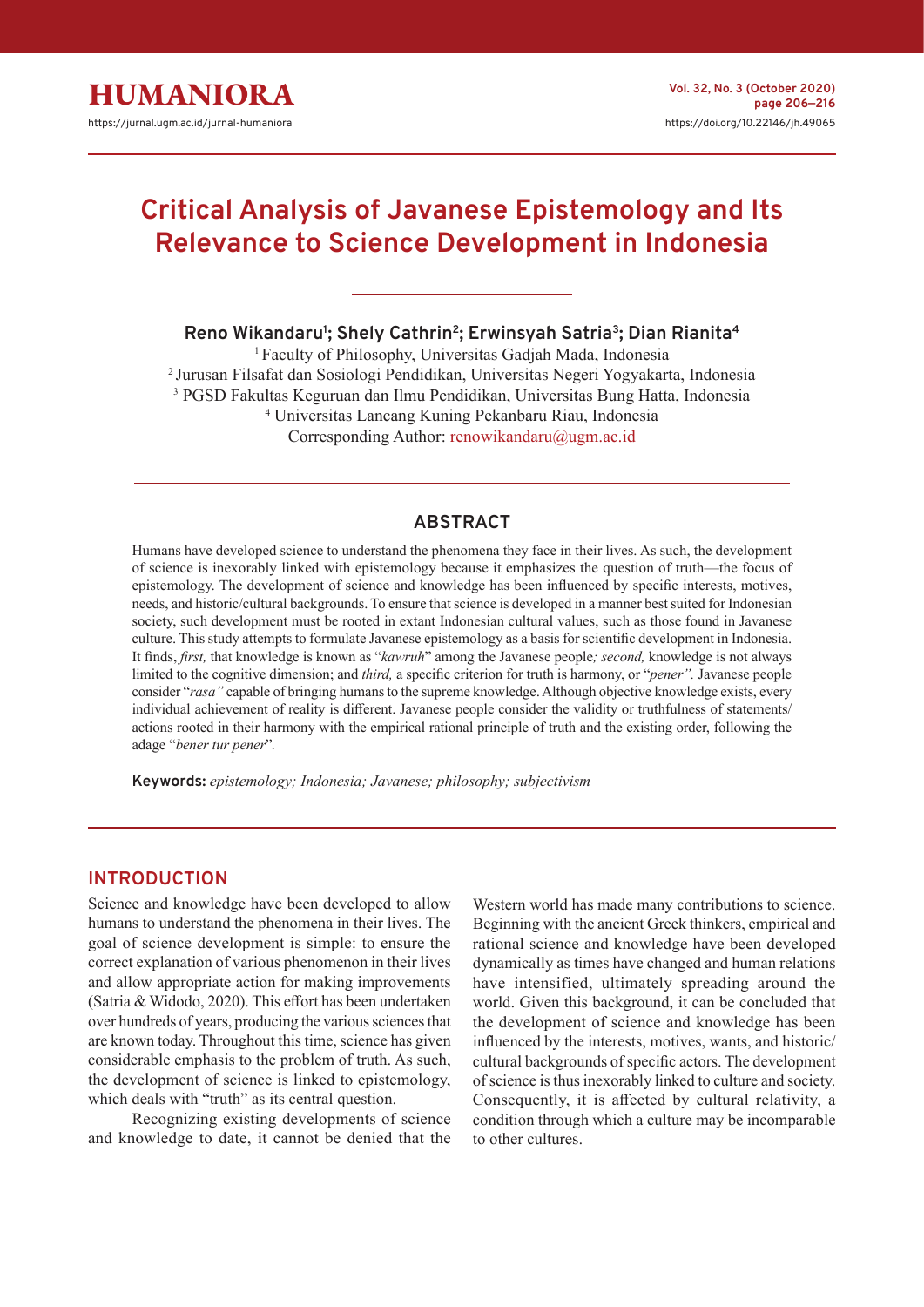More explicitly, the science and knowledge developed in the West tends to be empirical and rational, as they are influenced by their Western developers' sociocultural background. These embedded Western cultural values, however, are not always congruent with the cultural values in other cultures. This has serious implication, as it means that Western science may not always be easily accepted by non-Western people. Consequently, there has been a call for the indigenization of science and knowledge, as proposed by—among others—the Indonesian philosopher Ignas Kleden in in his 1987 book *Sikap Ilmiah dan Kritik Kebudayaan* (The Scientific Attitude and Cultural Criticism) (Kleden, 1987)*.* 

The current study was motivated by the abovementioned demand for the indigenization of science. For science to better fit Indonesian society, its development must be rooted in existing Indonesian cultural values. This may include, for example, the cultural values held by the Javanese, an ethnic group in Indonesia that has been selected for discussion owing to its significant population. Various Javanese cultural artifacts and practices—recognized internationally as including *wayang* puppetry*, gamelan* music, and literary works such as *Serat Centhini, Serat Wulang Reh,* and *Serat Wedhatama*—embody much philosophical thinking, including epistemological approaches useful for the development of science in Indonesia. Unfortunately, there has been little systematic discussion of Javanese philosophy, particularly epistemology.

This study is intended to pioneer the systemization of Javanese philosophy, particularly in the field of epistemology. Its material object (or field of inquiry) is the Javanese community activities related to their understanding of knowledge. The formal object or scientific point of view used as an analytical tool is philosophy, more specifically epistemology or the philosophy of knowledge. Based on the character of the object, this research is best designed as field research using an anthropological-philosophical approach. However, given that anthropological data on Javanese culture is widely available in scientific publications, books, papers, and articles, this research has prioritized a library research approach. However, this is combined with several field research methods such as observations and interviews to obtain the latest and most accurate data. Data is analyzed using a combination of the descriptive method, historical method, language analytics method, hermeneutic method; and heuristic method, focusing on three areas of study: Javanese literary tradition; the *pakeliran* or *wayang purwa* tradition; and phrases commonly used in Javanese society.

## **ELEMENTS OF JAVANESE EPISTEMOLOGY**

## **Elements of Javanese Epistemology in Literature**

Javanese culture is rich with diverse traditions found across the expansive island of Java. Many Javanese cultural artifacts and practices are recognized; one of these is literature, works created as expressions of local wisdom in Javanese culture. This study uses two works of literature that are considered to represent the corpus of media expressing Javanese culture: *Serat Wedhatama (Mangkunagoro IV, 1979)* and *Serat Wulang Reh* (*serat*  meaning 'book') (Darusuprapta, 1988). In other words, elements of Javanese epistemology in literary tradition are examined here by studying the epistemological thinking embedded within the *serat*.

## *Epistemological Dimensions of* **Serat Wedhatama** *by Mangkunegara IV*

*Serat Wedhatama* is a *serat* written by K.G.P.A.A. Mangkunegara IV, born Raden Mas Soediro in 1809 (Javanese calendar: *Legi* Sunday*,* 1 Sapar, Jimakir 1736). In his youth, he joined the Mangkunagaran Legion as an infantry soldier. During this time, he fought various battles, including in Cirebon, Palembang, and Diponegaran (Sabdacarakatama, 2010). K.G.P.A.A. Mangkunegara IV was a leader with knowledge not only about politics and war strategies, but also about poetry. He wrote numerous literary works, mostly poems (*tembang*), which remain beloved by Indonesian (particularly Javanese) society. These include *Tripama, Manuhara, Nayakawara, Yogatama, Pariminta, Pralambang, Lara Kenya, Pariwara, Rerepen, Prayangkara, Sendhon, Langenswara*, and *Wedhatama* (Wikandaru, 2013)*.*

The epistemological dimensions of *Serat Wedhatama* can be seen in several parts of the *serat.*  One involves the role of *rasa* in the process of obtaining human knowledge. *Serat Wedhatama* implies that the key to gaining knowledge regarding God is the sensitivity of *rasa* or human intuition, as only through intuition can humans obtain knowledge of the innermost properties of the universe (Wikandaru, 2013). The knowledge (*ngelmu*) obtained through *rasa* is not knowledge as understood by modern people, based on assumptions and verifications of the power of the human mind and empiricism. Rather, *ngelmu* can be understood simultaneously as "knowledge", "meaning", and "magical power" (Magnis-Suseno, 2001).

Another epistemological aspect of *Serat*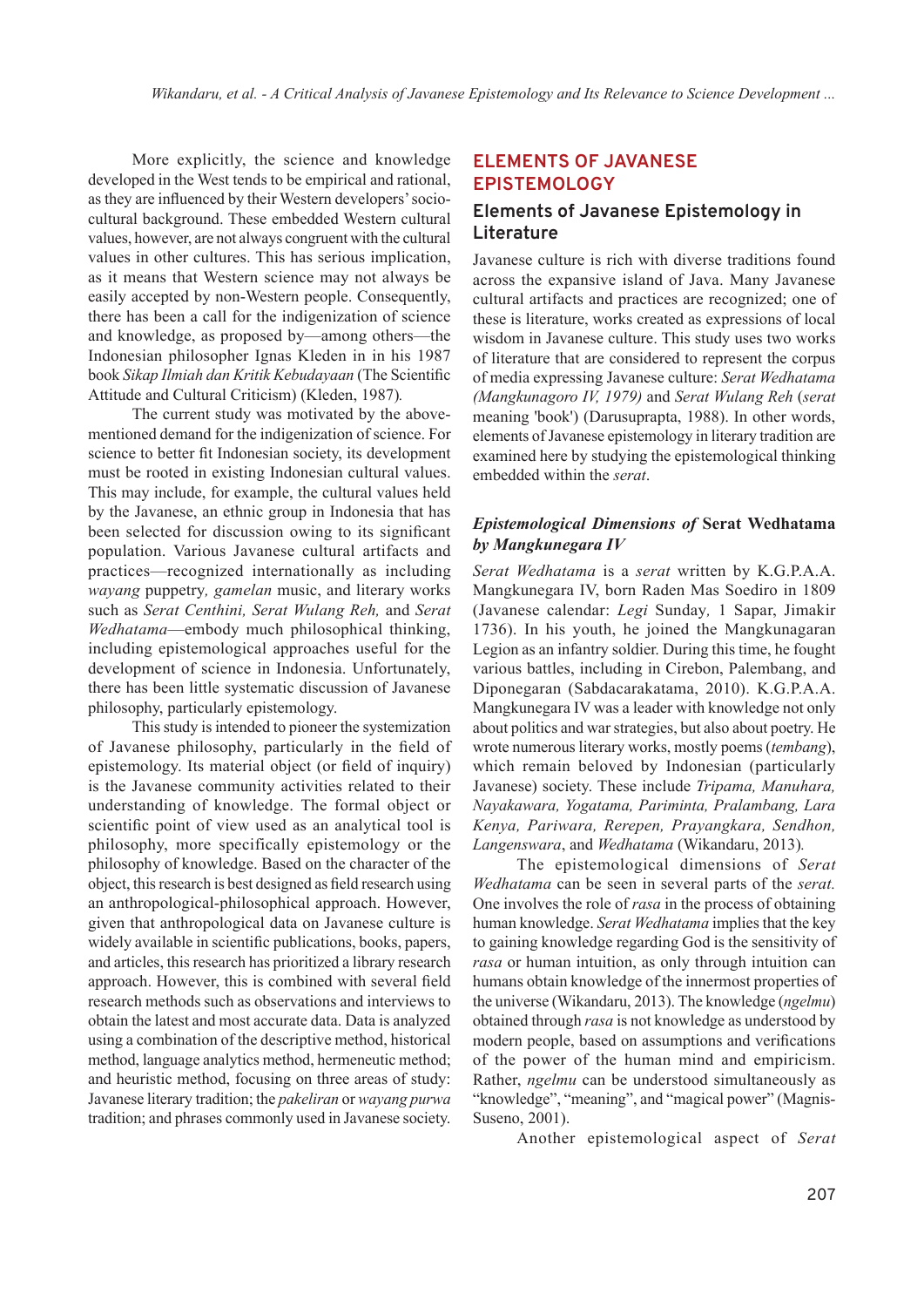*Wedhatama* refers to the properties of knowledge. As true knowledge is closer to *batin* (the mind) and can only be achieved through *rasa,* the properties of knowledge in *Serat Wedhatama* are very subjective, depending on humans' ability to interpret symbols. Each person may have a different level of knowledge regarding a topic, as each person exhibits different levels of *rasa* (Wikandaru, 2013). For the Javanese, true knowledge is 'supernatural' and subjective, an insight or personal view that cannot be formulated objectively (Mulder, 1985). Based on the above description of *rasa*, it can be concluded that *Serat Wedhatama* presents an intuitionist epistemological view of epistemology, which prioritizes intuition in obtaining human knowledge. Intuition refers to actions of higher knowledge, which are actually or assumed to approach the completeness of spiritual understanding (Bagus, 2000).

## *Epistemological Dimensions of* **Serat Wulang Reh** *by Pakubuwana IV*

Another literary work filled with epistemological content is *Serat Wulang Reh* by Sri Susuhunan Pakubuwana IV (1768–1820), the *sunan* (ruler) of Surakarta Hadiningrat. Pakubuwana IV was a great poet who supported the survival of Javanese lifestyle, and was so known for his noble character and handsome appearance that he was nicknamed "*Sinuhun Bagus*". *Serat Wulang Reh* was completed on 19 *Besar, Ahad Kliwon* in year *Dal*, approximately twelve years before its author's death (Darusuprapta, 1988).

*Serat Wulang Reh* is a classical Javanese-language work in the form of a *tembang macapat* (sung poem). The language is simple, without difficult words (*dakikdakik*), and as such its content and intentions are readily understood by readers. The simple language in *serat Wulang Reh* helps in understanding the content in the lines of the *tembang*.

*Serat Wulang Reh* contains ethical lessons promoting ideal personal development. Initially, it was dedicated to the royal family and expected to guide them in their self-development. Later, it reached the public outside of the palace through *abdi dalem* (courtiers), thus allowing the text's teachings to benefit Javanese society and be applied at any time. The text, thus, can be seen as a guide to realizing one's obligations (Darusuprapta, 1988).

The concept of knowledge in *Serat Wulang Reh* is quite similar to that in *Serat Wedhatama*, but differs significantly from Western concepts. Its uniqueness is in its conceptual simplicity. The Javanese people strongly believe that *sejatining Ngelmu kelakone kanthi laku,*  which is translated as: the essence of knowledge is its application. This line, which originates from *Serat*

*Wedhatama*, shows the way that Javanese people combine theory and practice. They understand knowledge not only as the cognitive content of human mind or awareness, but also as *laku* (action). Therefore, one cannot become wise simply by memorizing theories without practicing them. Wise people are those whose practice is supported by theoretical knowledge. A similar lesson is presented in *Serat Wulang Reh*.

When understanding Javanese culture, the concept of transcendence cannot be ignored (Dojosantoso, 1986). Humans are viewed as incomplete, as "microrealities". To achieve knowledge on *sangkan-paran*, on the beginning and end, on the alpha and omega*,* one must surpass and transcend oneself into the reality of *jagad gedhe*, the macro-cosmos. Javanese culture in general reflects a tension between immanence and will, with immanence being surpassed through transcendence.

*Serat Wulang Reh* shows that human immanence is a sign human weakness, as in the following line (Darusuprapta, 1988).

> yen sira ayun waskitha/ sampurnane ing badanira puniki/sira anggugurua/

> *Translation:* if you want to see clearly/perfect your body/you should study.

Understanding the Javanese people's concept of knowledge and its acquisition means understanding the structure of the subject's ontic reality and the prerequisites that exist within the subject to enable him to obtain knowledge. In the West, this is understood through Immanuel Kant's concept of the categorical imperative (Muthmainnah, 2018). Meanwhile, in the line quoted above, humans must first perfect their "*badan wadag"*  (physical body) before obtaining knowledge. This can be viewed as an imperative prerequisite without which humans will fail to obtain knowledge. Before seeking perfection, humans must realize their own weakness.

Revelation is considered the main source of true knowledge. This also shows the concept of transcendence as understood by Javanese people and within the formal teachings of Islam. Since revelation is the source of true knowledge, the objectivity/validity of knowledge can be ascertained absolutely—this is, after all, a core characteristic of revelation. Here, we must abandon the prejudice of Western understandings of science as scientific knowledge and pseudoscience as pseudoknowledge, beliefs, and unscientific matters; otherwise, comprehending the Javanese understanding of knowledge as *laku* intended towards achieving perfection will fail. Religion, religiosity, and matters are considered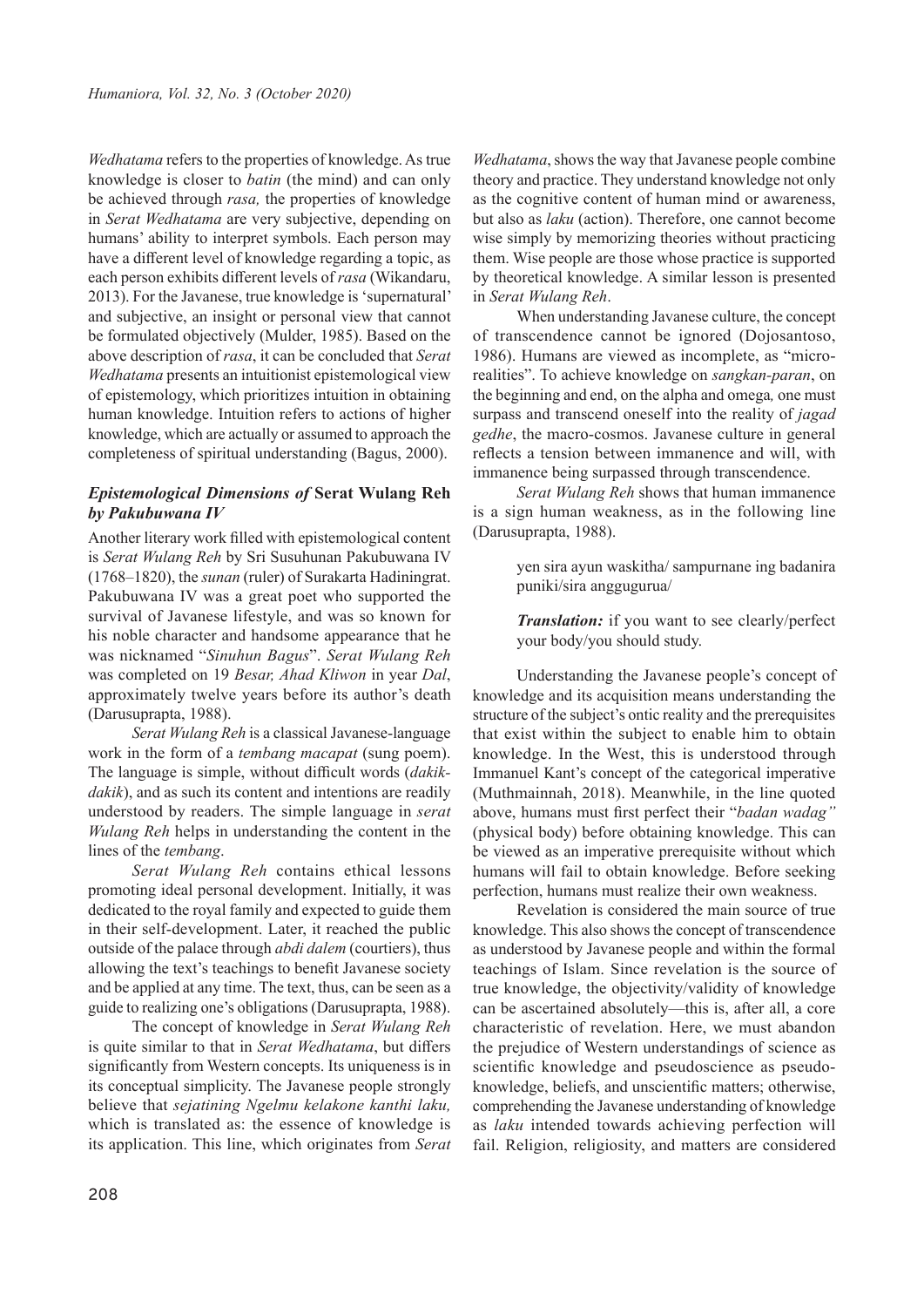faith or pseudoscience in the West are not viewed the same way in Java. Javanese people believe that, due to transcendentalism, true knowledge comes from God, *sang hyang kang tan kena kinira*.

*Serat Wulang Reh* remains popular among the Javanese people, who still heed its teachings in their daily practices. Moral and intellectual sharpness are the main characteristics conveyed through *Serat Wulang Reh* (Darusuprapta, 1988). Knowledge is obtained when human thought unites with action. The dualism of empiricism and idealism is thus solved, as for Javanese people the essence of knowledge lies not between these diametric poles, but in the unity of theory and practice, a vision of the ethical dimensions emphasized in *Serat Wulang Reh*. Knowledge is not obtained solely through the mind; people may cleverly cover their lies. The essence of knowledge is real application (Darusuprapta, 1988).

*Serat Wulang Reh*, thus, essentially explains that knowledge begins with applied knowledge. The focus of knowledge for the Javanese people is transcending immanent human weaknesses. Knowledge, thus, is used by humans and for their good.

Objectivity is considered in Western philosophy a requirement for valid theoretical knowledge, including argument consistency, logical deduction, internal systematization, and other standardization systems. Meanwhile, the Javanese people, as explained by *Serat Wulang Reh,* do not separate theoretical and practical knowledge. For them, the validity of knowledge rests on knowledge's application and ethical impact on human life. Objectivity, or the measurability of knowledge, rests not only on the internal dimensions of knowledge, but also external dimensions, framed as understandings of the ethical impacts of knowledge.

To close this discussion of Javanese epistemological elements in *Serat Wulang Reh,* we conclude that the main key to understanding the essence of knowledge according to Javanese people is *sejatining ngelmu kelakone kanthi laku*, freely translated as meaning that knowledge is not solely the theoretical dimension of human cognition, but also behavioral dimensions. In other words, knowledge is the unification of theory and practice. It is necessary to improve one's behaviors when seeking true knowledge through science.

Epistemologically, the main source of knowledge in *Serat Wulang Reh* is revelation (as understood in Islamic teachings) as well as teachers' guidance. As the source of knowledge is revelation, Javanese epistemology cannot use the Western categories of science and pseudo-science. For the Javanese people, knowledge is a human endeavor to reach perfection and overcome all immanent weaknesses attached to their bodies. Learning, therefore, is transcendence, born from tension between the awareness of immanent weaknesses and the drive for perfection.

According to *Serat Wulang Reh*, the objectivity of knowledge is not limited solely to internal dimensions of knowledge, but is also found in its external dimension. The practical application of knowledge determines whether knowledge is useful. In *Serat Wulang Reh,* objectivity—understood as an intrinsic condition for knowledge to be scientific and correct—is shifted to the ethical-applicative dimension. The text focuses on the basic question of how knowledge helps people achieve perfection as *jagad cilik* (micro-verses) and discover his position in the *jagad gedhe* (macro-verse).

# **Epistemological Elements in** *Wayang Purwa*

One art form that remains popular among the Javanese people is *wayang purwa*, an old Javanese art. In *Pustaka Raja Purwa*, it is stated that shadow puppet shows once used simple equipment, but this has been transformed into puppets made of buffalo hide carved by *tatah*, using *kelir* (screens)*, blencong* (lighting)*, kepyak* (k.o. musical instrument), etc. *Wayang* is certainly an indigenous Javanese art, as it has existed since before Hinduism entered Java (Tedjowirawan, 2014).

*Wayang*, as a Javanese (and Indonesian) cultural heritage is very interesting from a philosophical point of view. *Wayang* stories are replete with character education, presenting ideal life as understood ancestrally. Many *carangan* characters and plays are meant to connect philosophical concepts in *wayang* with actual practices in audiences' lives. However, the knowledge aspect of *wayang* is often not understood by audiences, who only speculate, leading to a shift in meaning. Therefore, the epistemological aspects of *wayang* should be investigated to understand clearly the knowledge presented, as well as the characteristics and validity of that knowledge.

First, we examine the understanding of *wayang* of the source of knowledge. Before we discuss the search for knowledge through *wayang*, it should be noted that studying *wayang* philosophically requires a hermeneutical analysis. Hermeneutics serve to interpret texts and scientifically describe their meaning. Before Indonesian independence, *wayang* shows were held in the *pringgitan* part of the *pendapa* of Javanese houses. Audiences watched the show from behind the screen, only seeing the shadows of the puppets as cast by light from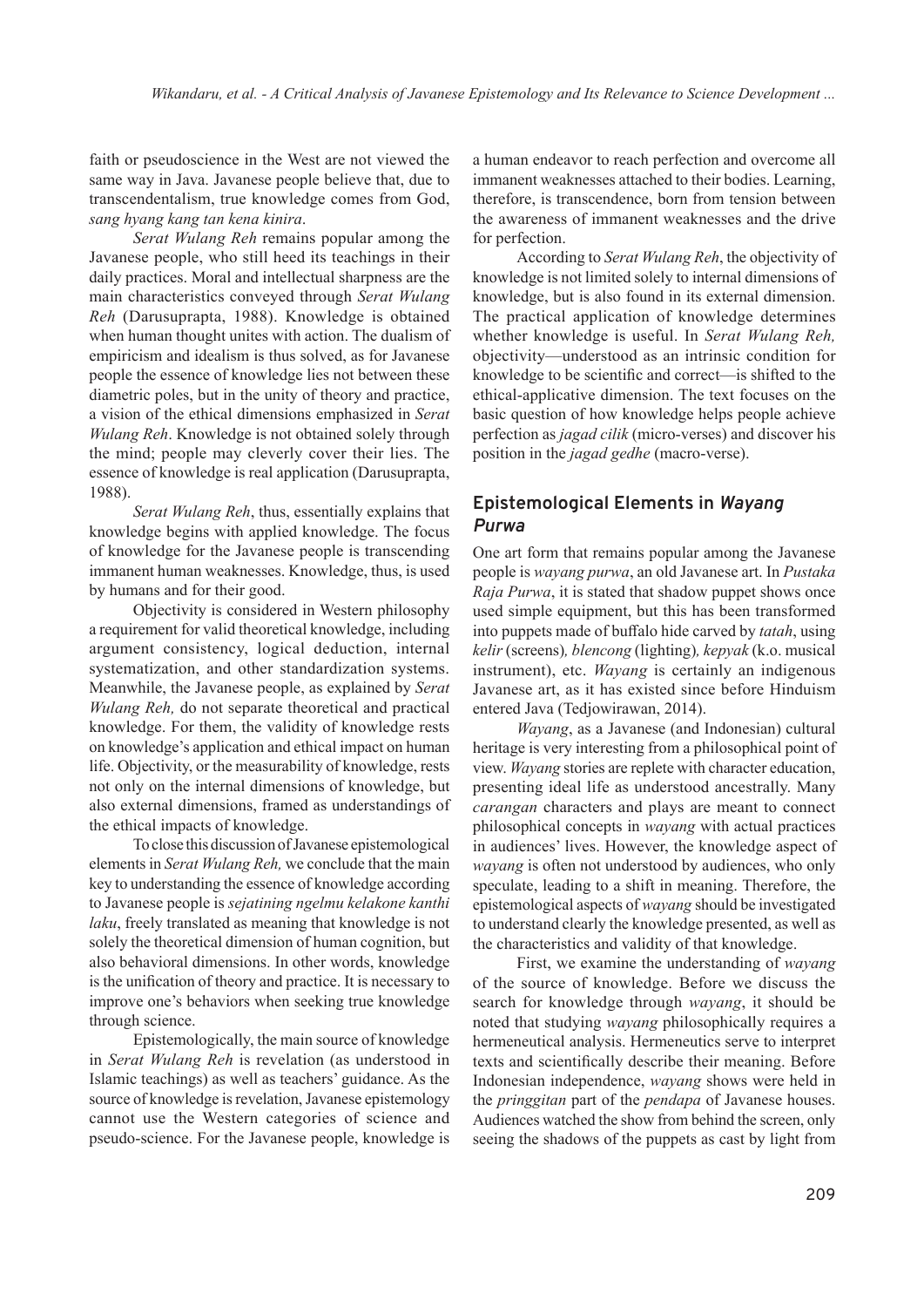the *blencong*. Today, the position of *wayang* audience has changed; audiences watch from behind the *dalang* (puppeteer), looking directly at the *wayang*. This is clearly a contemporary phenomenon that need not discard *noemena* (reality) (Sutrisno et al., 2009).

Epistemological investigation into *wayang* performances shows that classical shows, where people watched shadows on the screen, were more imaginative. This is congruent with Plato's analogy; as shadows on cave walls are not the knowledge and truth of reality, the shadows of *wayang* as shown by the *dalang* are not reality. Audiences who watched from the *pendapa*, guests who were respectfully invited to sit in the *pendapa*, could coherently understand the meaning of the shows and stories played comprehensively and integrally behind the puppets' movements. However, in reality most contemporary audiences fail to catch this meaning owing to the exposure of the shows, which today are predominantly intended to provide entertainment. Audiences', thus, become akin to the slaves of Plato's cave, only capable of enjoying the shadows on the wall. Guidance and teachings are the reality intended to be shown to audiences by the *dalang*. These can only be learned when audiences remove their sensory desires and remove themselves from the modern logical mind, the logics of time; in other words, modern logic (Sutrisno et al., 2009).

In his article "Upaya Awal ke Arah Perumusan Filsafat Wayang" ('An Early Effort to Formulate the Philosophy of Wayang'), Solichin describes a slave who is released from his restraints in a cave, but becomes confused and dazzled by the firelight and sunlight outside; he argues that *wayang* audiences experience the same thing (Solichin, 2001). They are confused and dazzled by the inevitable perception of truth, which comes from the idea of goodness (likened to a platonic sun). Human capacity and competence must become accustomed to this "platonic brightness" to reach *noesis*. Logic should be moved to *intellectus* and intuition, accessing the *kawruh* (understanding or knowledge) of *wayang* through their hearts and senses. Only then will audiences understand the meaning of *wayang* shows as a form of traditional knowledge, one that is sensible, combined with wisdom and even perfection in the true reality or *kasunyatan*.

*Kasunyatan* is part of truth, but *kasunyatan* in *wayang* it is at least equal to goodness as the supreme idea. First, in the Javanese traditional culture that contains the teachings of *wayang*, truth seems to be substituted with *kabecikan*, as seen, for example, in the line *bener nanging ora pener; ngelmu kang nyata maweh reseping ati; ngono ya ngono nanging aja ngono*, with everything referring to an ethical category. Secondly, if truth is the highest value in *kawruh*, how is it different from modern science? Third, as traditional knowledge, *kawruh* does not exclude the basic properties of traditions whose epistemic reality contains synoptic segments (form, knowledge, and happiness). In Javanese culture, knowledge of reality requires both intellect and tuition, as 'knowledge' is understood as meaning more than what is known (Sutrisno et al., 2009).

Next, we identify the properties of knowledge as shown in *wayang*. To do so, an axiological study on subjective, objective, and inter-subjective values should be used. Values—properties or qualities that make something valuable, worth having or wanting, admired, respected, upheld, and desired—guide humans' lives. Objectivity and subjectivity are related to everything inside and outside of human mind. In this definition, objectivity is everything measurable through the human mind or through human perceptions. Subjectivity, meanwhile, takes the forms of perception, beliefs, and feelings. Objective views tend to be value-free, while subjective views are not. Both have their strengths and weaknesses. In the tradition of knowledge, objectivity produces quantitative knowledge, while subjectivity produces qualitative knowledge.

For example, a 2.5 meter tall cupboard can be measured, and its height is an objective fact. However, perceptions of the cupboard vary. For example, some may consider the cupboard ugly, mediocre, or good. The value produced by objective research produced a single truth, which collapses if any different results are obtained, while subjective research tends to be plural and contextual. Objectivism is based on the actual situation, while subjectivism is based on an opinion that something exists because it is considered to exist.

A value is objective if it does not depend on a subject or the awareness of an appraiser. Meanwhile, it is subjective if its existence, meaning, and validity depends of the reaction (psychological or physical) of an appraising subject (Frondizi, 2001). Inter-subjective meaning, meanwhile, emerges from the intersection of 'social' and 'action'. Conceptually, 'social' refers to the relations between two or more people, while 'action' is defined as behaviors with subjective meanings. However, intersubjective meaning does not emerge within the private world of an individual, but interpreted in conjunction with one or more other individual. Subjective meanings, thus, become inter-subjective through its aspects of similarity and togetherness.

Related to the study of the philosophy of *wayang* is its applicative side. The epistemological focus will lead to understanding the Javanese (and, by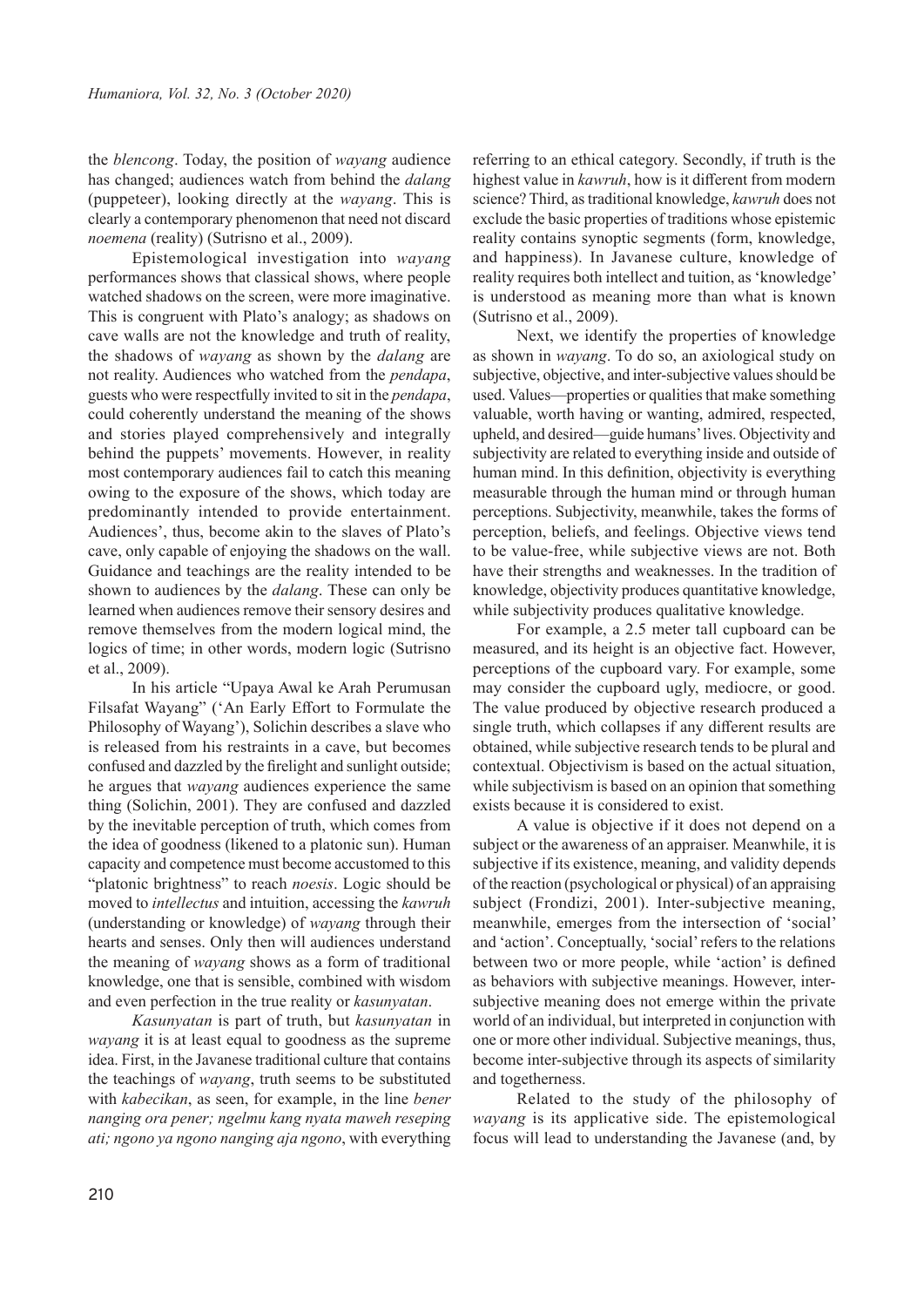extension, Indonesian) thinking cultures as contextual. For comparison, Western modern culture positions science as the thinking culture. This implies that, for modernization to be successful, a community must change its thinking culture to accept scientific thinking. Here, the modernization of Javanese culture may be viewed as is unnecessary, with the continued acculturation of the basic philosophy inherent in Javanese culture being preferable (Sutrisno et al., 2009).

Based on the above descriptions of subjective, objective, and inter-subjective values, it may be concluded that the knowledge in *wayang* performances is inter-subjective. This is shown in the story *Dewaruci*, in which Bima seeks *tirtha amerta* (sacred water) to achieve perfection. His search the filled with mythical stories, reinforcing the assumption that the story is based on the Javanese thinking culture. To comprehend the meaning of *Dewaruci*, thus, observers are advised to understand the mindset of the Javanese people.

# **Javanese Epistemological Elements of Common Phrases in Javanese Society**

Studying the epistemological elements of common phrases in Javanese society is not easy, considering that, as a culture, the Javanese people use hundreds and even thousands of common phrases to express their philosophy or life wisdom. Muhammad A. Syuropati, for example, has collected Javanese adages in his book *Kumpulan Mutiara Kearifan Jawa: 800+ Mutiara Jawa Terpopuler* ('A Collection of Javanese Pearls of Wisdom: 800+ of the Most Popular Javanese Sayings', 2015). Syuropati collected over 800 Javanese proverbs, adages, or *unenunen* related to knowledge, society, family life, etc. Owing to space constraints, discussion of the epistemological elements in common Javanese will not include all of the sayings in the book. Here, we will only discuss several adages or *unen-unen* related to the Javanese people's views of knowledge.

One famous phrase in Javanese society is a quote from *Serat Wedhatama:* "*ngelmu iku kalakone kanthi laku*". According to Syuropati, this means that knowledge should be applied through action and involve strong intention as well as efforts to control desires (Syuropati, 2015). Implicitly, this quote implies that knowledge (*ngelmu*) gains meaning when it is implemented through action. It reemphasizes the literary elements of Javanese epistemology above: the Javanese people consider knowledge to be closely related to human action. In other words, a wise person's actions will show his wisdom and virtues.

Another phrase popular among Javanese people, which is also related to epistemology, is "*bener nanging ora pener*", which is sometimes connected to another phrase, "*ngono yo ngono nanging aja ngono*". According to Javanese–Indonesian dictionaries, the word *bener*  means "correct", as does the word "*pener*". This produces the seemingly oxymoronic translation "correct but incorrect".

The Javanese people are known for their rich adages, which frequently confuse people of other heritages—as seen in the example above. In the case of *"bener nanging ora pener*", an understanding of the semantic differences between *bener* and *pener*  is necessary*.* Although both words are translated as "correct", the semantic implications of *bener* differ from those of *pener. Bener* connotes a truth related to logic, rationality, thinking, etc., while "*pener*" connotes truth in a "way" or "means". As such, the phrase *bener nanging ora pener* is better translated "the facts may be correct, but delivered through an incorrect means".

This is very interesting for the current article, as epistemological discussions generally focus on one category of correct. Javanese people, however, have different traditions of viewing truth, recognizing two categories: the substance of a statement and its delivery. Both aspects must be realized, though—quite interestingly—using the correct means is weighted more heavily than providing correct information. Statements that are *bener* but not *pener* are of little use. It is insufficient for a statement to be *bener*, as correct facts must be delivered in a correct manner (*pener*).

This brief description of Javanese epistemological elements in common phrases in the society is far from comprehensive. However, from the phrases discussed above, it can be concluded that knowledge is traditionally related to human behavior in Javanese society. Factual correctness is not, in and of itself, sufficient to indicate knowledge; knowledge should also be *pener*, correctly delivered to others and applied in life.

# **THE ESSENCE OF JAVANESE EPISTEMOLOGY**

As described above, epistemology is a branch of philosophy that specifically discusses knowledge. Many points of view are used by philosophers to explain how epistemology studies the essence of knowledge. One simple point of view is proposed by Titus, et al. (1984), who identify three main problems in epistemology:

- 1. The character of knowledge;
- 2. the source of knowledge; and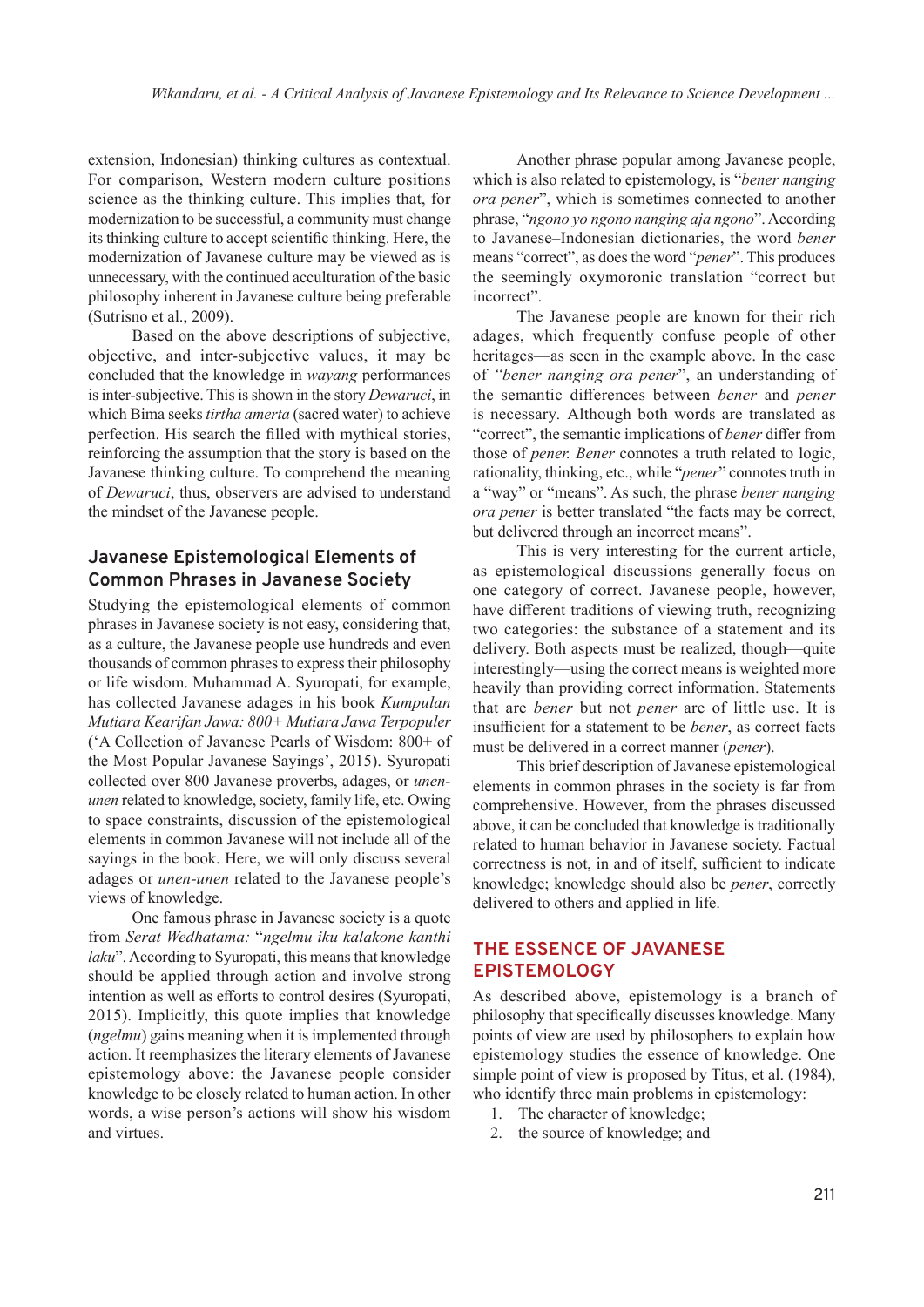3. the correctness of knowledge.

This discussion of Javanese epistemology departs from the epistemological categories formulated by Titus et al. (Titus et al., 1984). It examines four main questions that became the basis for formulating Javanese epistemology: *first,* the essence of knowledge; *second,* the source of knowledge; *third,* the character of knowledge; and *fourth,*  the validity of knowledge.

## **THE ESSENCE OF KNOWLEDGE**

The question of the essence of knowledge is central in epistemological study, occupying a fundamental and determinative position in the field. As a philosophical study that specializes in understanding knowledge and knowing, epistemology first seeks the essence of knowledge. It asks: what is knowledge? Does knowledge automatically contain truth? What is truth?

Exploring the essence of knowledge as understood by the Javanese people means asking these questions to Javanese people. In practice, it means looking for answers to these questions in the Javanese epistemological elements discussed above. Related to the first question, regarding the meaning of knowledge, the Javanese people term knowledge "*kawruh*". This meaning can be found in nearly all cultural elements in Javanese society. One of the most concrete examples is found in *wayang*.

*Wayang kulit purwa* is an ancient art form that has survived even today, in the midst of relentless cultural development. As discussed above, multiple elements of Javanese epistemology are apparent in *wayang*, including *kawruh*. One *lakon* (story) particularly rich in *kawruh* is *Dewaruci.* This study will not examine the story in detail. Here, the author only describes the understanding of *kawruh* found in the *pakeliran* tradition or *wayang*.

One point is that *kawruh,* as knowledge, is also known among the Javanese people as *ngelmu.* This term is also mentioned in *Serat Wedhatama,* specifically in the *Pocung pupuh* (canto)*,* which reads *ngelmu iku, kalakone kanthi laku*; this line has already been discussed above, in the context of Javanese epistemological elements in literatures. The term *kawruh,* though sometimes equated or considered synonymous with the Indonesianlanguage term *pengetahuan* or the English-language term knowledge, has a deeper meaning. For laypeople, or perhaps persons who view knowledge through the paradigm of Western science, the formula one plus one equals two (1+1=2) can be termed knowledge. *Kawruh*, as understood by the Javanese people, is not so simple. Franz Magnis-Suseno writes *kawruh* implies more than knowing. It is an event that changes humans, that gives new dimensions and depths to their existence, provides a new reality (Magnis-Suseno, 2001). Knowledge, thus, is understood by the Javanese people as involving not only cognitive aspects, but also affective (attitude) and psychomotor (behavior) aspects. One who receives *kawruh* will experience attitude and behavioral changes; one who receives *kawruh* regarding goodness, for instance, will become more oriented towards goodness. Javanese epistemology, thus, considers knowledge as congruent with virtue. This is one of the most fundamental distinctions between the Western understanding of knowledge and the Javanese people's understanding of *kawruh.* Knowledge, as understood through the Western paradigm, is associated predominantly with cognition or intelligence, essentially boiling down to human rationality. Meanwhile, for the Javanese, *kawruh* is associated predominantly with attitudes and behaviors, and thus has a practical dimension. *Kawruh* significantly influences Javanese people, and is closely related to how knowledge is obtained.

The Javanese people view knowledge—*kawruh,* or *ngelmu*—as not being obtained simply, such as through schooling. As implied through the adage *ngelmu iku kalakone kanthi laku*, a process is required for obtaining knowledge. This process, or *laku*, does not only have cognitive dimensions, but also affective and psychomotor dimensions. *Serat Wedhatama* states that, to achieve knowledge, one must *cegah dhahar lawan guling* or eat and sleep less. This kind of *laku* is termed *prihatin*  or "*ngrasakake perihing batin*" (feeling the pain of the heart) by Javanese people. Only by making the mind accustomed to feeling pain will one achieve *kawruh* or knowledge. The level of knowledge attained, according to the Javanese epistemology, is influenced by the weight of one's *laku prihatin*. In other words, the Javanese people recognize several levels of *kawruh* or understanding.

In an interview, Achmad Charris Zubair, the Chairman of the Cultural Council of Yogyakarta, stated that the Javanese people recognize specific a concept of truth. When considering truth, the Javanese people do not use the word *mikir* ('thinking with the mind'), but *menggalih*, literally 'thinking with the heart'. This means that truth, in the Javanese epistemology, is not only related to rationality (the mind), but also to the heart. Based on the heart's role in considering the truth, Zubair suggested that the Javanese people recognize three levels of understanding, from lowest to highest: *pinter, lantip,*  and *waskitha.* People who are *pinter* are skilled with calculations; people who are *lantip* have creative skills; and people who are *waskitha* are identified as *ngerti sak durunge winarah* (possessing knowledge before others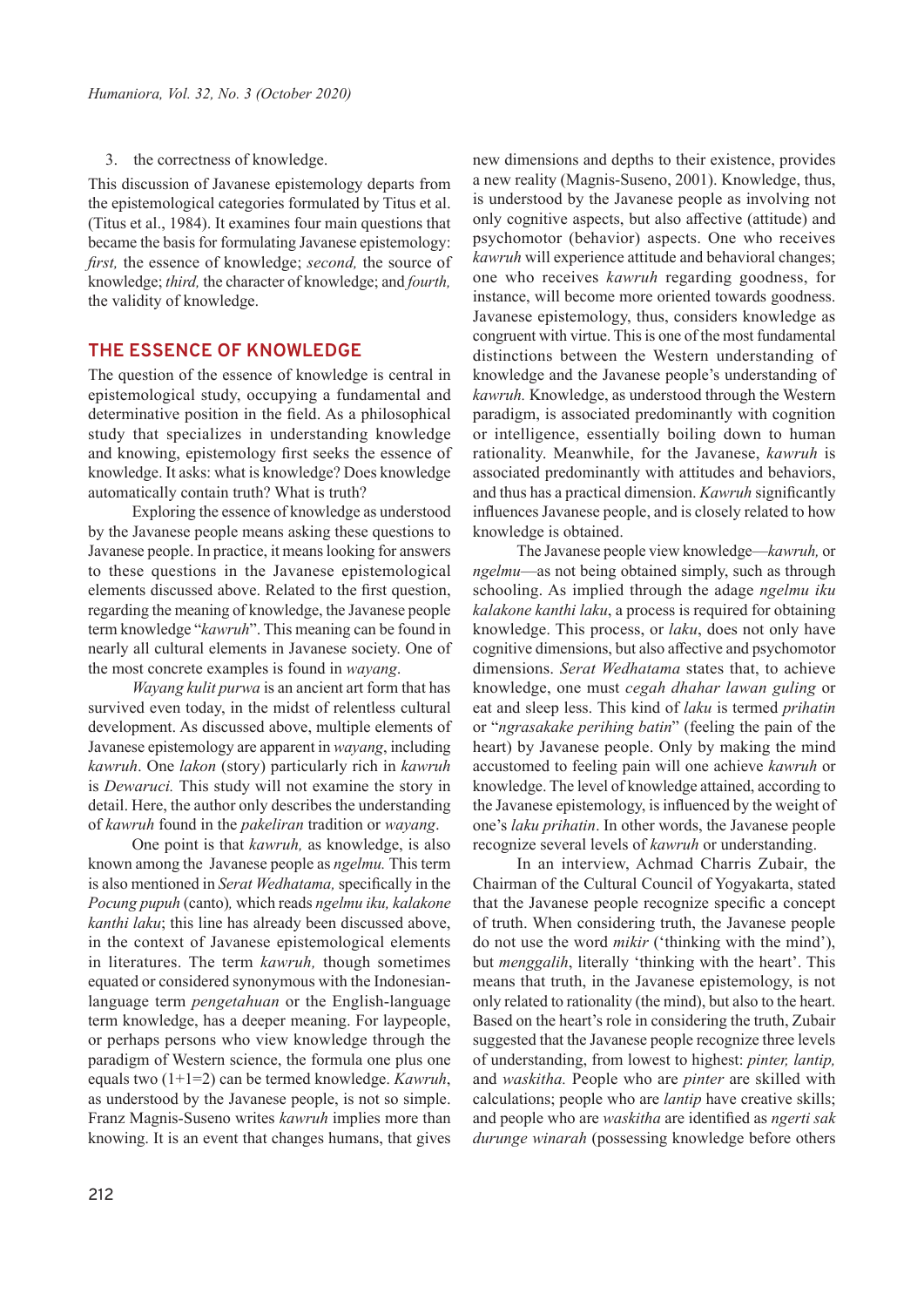give it to them). Knowledge that is only based on the mind (logic) will, according to the Javanese epistemology, only make people *pinter,* not *lantip* or *waskitha.* To become *waskitha,* the sensitivity of one's *rasa* must be increased through frequent use of the heart in considerations. This understanding contributes to the above-discussed concepts of *laku, tirakat,* and *prihatin*.

To close our discussion of the essence of knowledge, we reach three conclusions: *first,* knowledge is called *kawruh* by Javanese people*; second,* knowledge has more than cognitive dimension; and *third,* that the criteria of truth is in harmony or correct means (*pener*)*.*

#### **SOURCE OF KNOWLEDGE**

The next epistemological problem pertains to the source of knowledge recognized by the Javanese people. The source of knowledge has been the subject of frequent epistemological discussion from philosophers throughout the ages. Several schools are recognized by Western thinking, two of the most prominent being rationalism and empiricism. Rationalism is a philosophical approach that emphasizes common sense or rationality as the primary source of knowledge, one that is superior to, and free/ independent from, sensory observation (Bagus, 2000). Conversely, empiricism is the doctrine that all knowledge is sourced from experience (Bagus, 2002). These two schools have frequently conflicted throughout the history of epistemology, and each has figures who have passed or preserved its views to the next generation of thinkers.

If, in the West, knowledge is seen as coming from rationality or experience, what is considered the source of knowledge by Javanese people? Do they follow empiricism, rationalism, or neither? The answer to this question can be found in the Javanese people's view or conception of humanity. Humans, as understood by the Javanese people, are generally understood as consisting of two elements, i.e. *badan wadag* and *badan alus. Badan wadag* means 'crude body' and refers to material constituent elements, while *badan alus* means 'fine body' and refers to non-material constituent elements. Humans' *badan wadag* can be seen in their physical appearance. One of the most important epistemological instruments, and part of this *badan wadag*, are the five senses—in other words, empiricism. Meanwhile, the human mind and rationality are considered elements of the *badan alus*.

Returning to the above epistemological debate between rationalism and empiricism, it can be concluded that the debate on the essential source of knowledge above comes from difference perspectives on the most essential elements of humanity. Rationalism considers the mind or

rationality to be most essential for knowledge production, emphasizing the *badan alus*, while empiricism considers the senses the main factor in knowledge production, emphasizing the *badan wadag*. What, then, is the solution for this debate? Immanuel Kant, several centuries ago, attempted to stop the debate between rationalism and empiricism by proposing that both rationality and senses have important roles in creating knowledge.

The Javanese people also have a view on rationality and empiricism. They are very open, however, recognizing both the role of the mind and the role of the body in knowledge acquisition. However, they have a different view of which instrument is the most essential. Before describing this view, it should be noted that in epistemological study, the most important instrument of knowledge is determined by the subject's perspective on the world he faces. Is this world solely sensory, or are there any non-sensory elements contributing to its formation? The answer to this question has very broad and fundamental consequences.

Based on this point, we note that, to determine which knowledge instrument is relied on most by the Javanese people in obtaining knowledge, one must first learn their view of the world. The Javanese worldview has been discussed beautifully and comprehensively by Franz Magnis-Suseno, who states that the Javanese understand the world as more than empirical. Behind the empirical world, there is a meta-empirical (behind the physical) world. This meta-empirical world is the 'real reality', the deepest essence of the world. As such, it is impossible to expect empiricism or senses to lead to true knowledge. In other words, for the Javanese people, empiricism cannot bring people to the real truth. What about the mind? Can reason lead people to the real truth? Referring to the above-discussed typology of levels of knowledge, i.e. *pinter, lantip,* and *waskitha,* it appears that, for the Javanese people, rationality can only bring one to the *pinter* stage*.* To become *lantip* or *waskitha*, another epistemological instrument is necessary. The Javanese people call this instrument *rasa.*

*Rasa*, as a Javanese epistemological instrument, is similar to what is frequently termed intuitionism—a school that tends to prioritize intuition in obtaining human knowledge—in epistemological discussion (Wikandaru et al., 2018). This intuition is not that generally understood by laypeople, but rather higher actions that are actually or assumed to approach the completeness of spiritual understanding (Bagus, 2000). The Javanese people consider this intuition the only instrument capable of delivering true knowledge or real truth. To develop one's *rasa* and sensitivity in hopes of attaining this true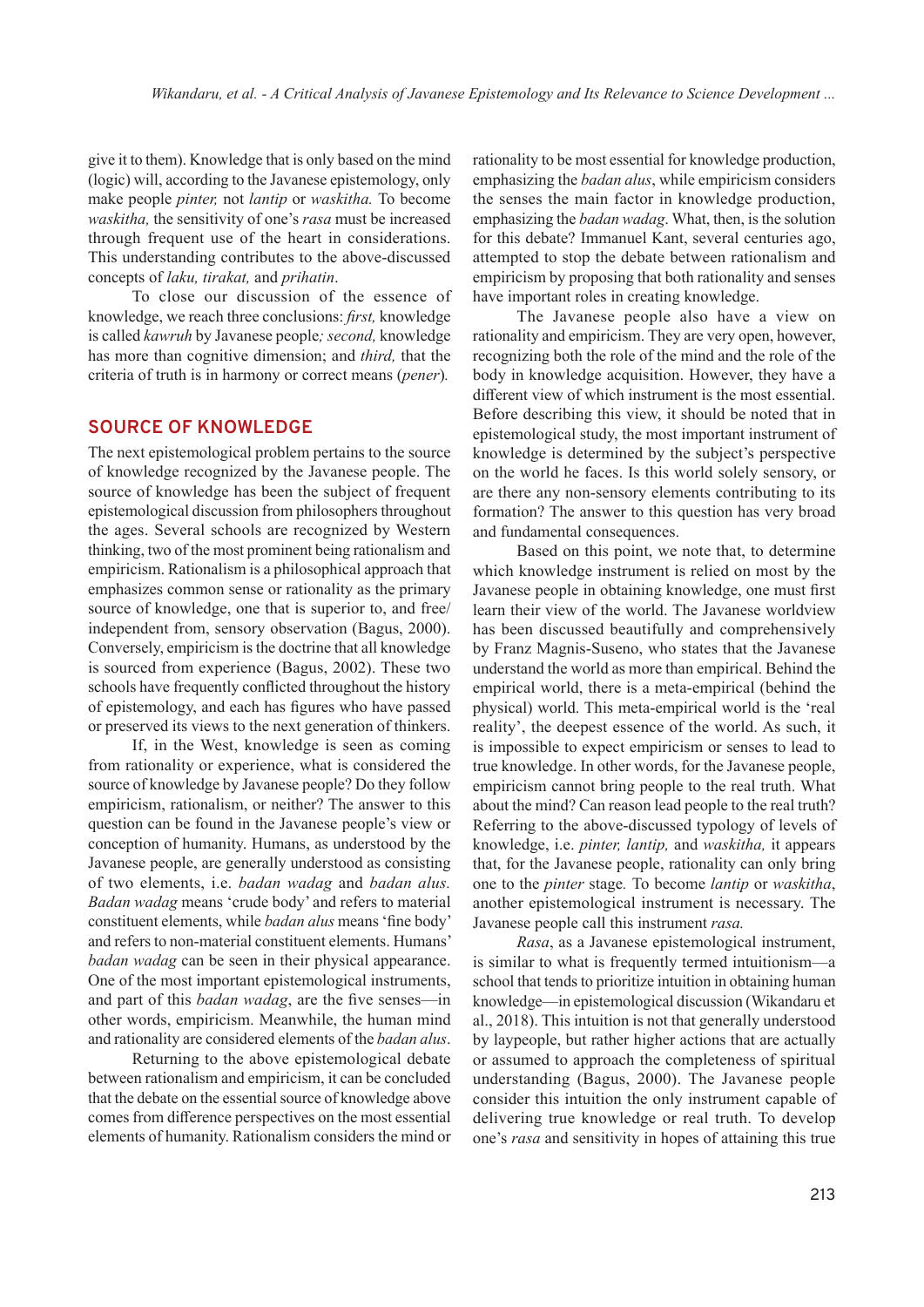knowledge or real truth, one must take many steps. These steps are termed *laku* or *prihatin* by the Javanese people, and commonly referenced in literary works such as *Serat Wedhatama.*

*Rasa,* as understood by the Javanese people, is an inherent ability that plays a large role in various aspects of Javanese life. *Rasa,* in social interaction, presents itself as tolerance. In the struggle with the self, *rasa* also informs the making of important life decisions. It has an even larger role in *karawitan*, as stated by Trustho, a lecturer at the Department of Karawitan of the Indonesian Institute of Arts, Yogyakarta; when a poet writes a *gendhing*  (song) and plays it with a *gamelan* orchestra, *rasa* has an important role. The presence of *rasa* in social interaction determines comfort levels within said socialization.

This *rasa*, thus, answers the epistemological question of Javanese people's understanding of the source of knowledge. From the description above, it can be concluded that the Javanese people recognize humans as consisting of *badan wadag* and *badan alus* (i.e. physical and non-physical aspects). Humans' physical aspects are their senses, while their non-physical aspects are their minds and hearts or *rasa*. Among these epistemological aspects, according to Javanese tradition, only *rasa* can deliver the highest or truest knowledge.

## **CHARACTER OF KNOWLEDGE**

The third problem discussed here is the property or character of knowledge in Javanese epistemology. Is knowledge objective, subjective, or inter-subjective? Objective knowledge is knowledge whose truth is accepted equally by everyone, while subjective knowledge is knowledge whose truth may differ between individuals. Inter-subjective knowledge, meanwhile, is knowledge whose truth may be the same among certain people.

In epistemological studies, the character of knowledge is closely related to the source of knowledge. When a culture bases its knowledge on an epistemological instrument that is held equally by everyone, it is very possible that the knowledge produced is objective. Conversely, if a culture bases its knowledge on an epistemological instrument whose condition differs between subjects, it is very possible that the knowledge produced is subjective or inter-subjective.

Previously, it was mentioned that the Javanese people recognize an objective reality. To reach this objective reality, the main source of knowledge is *rasa,*  a sense of intuition that everyone possesses in different levels of sensitivity (Mulder, 1985). As with rationality or common sense, *rasa* provides humans with spiritual

potential that gives them an advantage over other creatures. However, it often conflicts with rationality or common sense. Although rationality provides a means to understand everyday phenomena, Javanese people consider it as unable to capture the essence of said phenomena; this essence can only be found through *rasa*  (Mulder, 1985). As each person has a different level of sensitivity, some can achieve this objective knowledge, while others, lacking sufficient sensitivity, cannot. One respondent, Dr. Sri Suryati Sutardjo, said that in *wayang*  stories such as *Dewaruci*, Bima is an example of a person capable of attaining objective knowledge— in this case, knowledge of *sangkan* and *paran* or the origin and meaning of life. This knowledge is considered objective by the Javanese people.

To achieve objective knowledge, one must train one's *rasa* through various *laku prihatin* that are essentially intended to remove obstacles to the achievement of knowledge. As each person has a different ability to train the *rasa*, the level of knowledge that can be achieved by each person differs. Some can reach the level of *lantip* or even *waskitha,* while others may only reach the level of *pinter.* Among the Javanese, knowledge appears subjective, meaning that the essence of knowledge captured by each person is different owing to each person's distinct capacity for *rasa*.

Thus is knowledge characterized within the Javanese epistemology; for the Javanese people, although objective reality exists, each person has a different ability to understand it, and thus any knowledge attained is more subjective.

# **VALIDITY OF KNOWLEDGE**

The fourth and final problem of Javanese epistemology discussed here is the validity of knowledge. The validity of knowledge refers to the criteria, measures, or basis used to determine that the knowledge achieved by humans is correct. In other words, it asks: what criteria are used to say that this knowledge is correct?

The problem of the validity of knowledge is frequently discussed in epistemological studies. Generally, every school of epistemology has its own view of validity. Empiricism, for example, argues that the measure of the validity of knowledge is when wellunderstood knowledge is viewed the same way by others. For example, the statement "That car is black" is considered the truth when others also see the car as being black. Rationalism has its own criteria regarding the validity of knowledge. A statement is considered to contain the truth when it makes sense and can readily be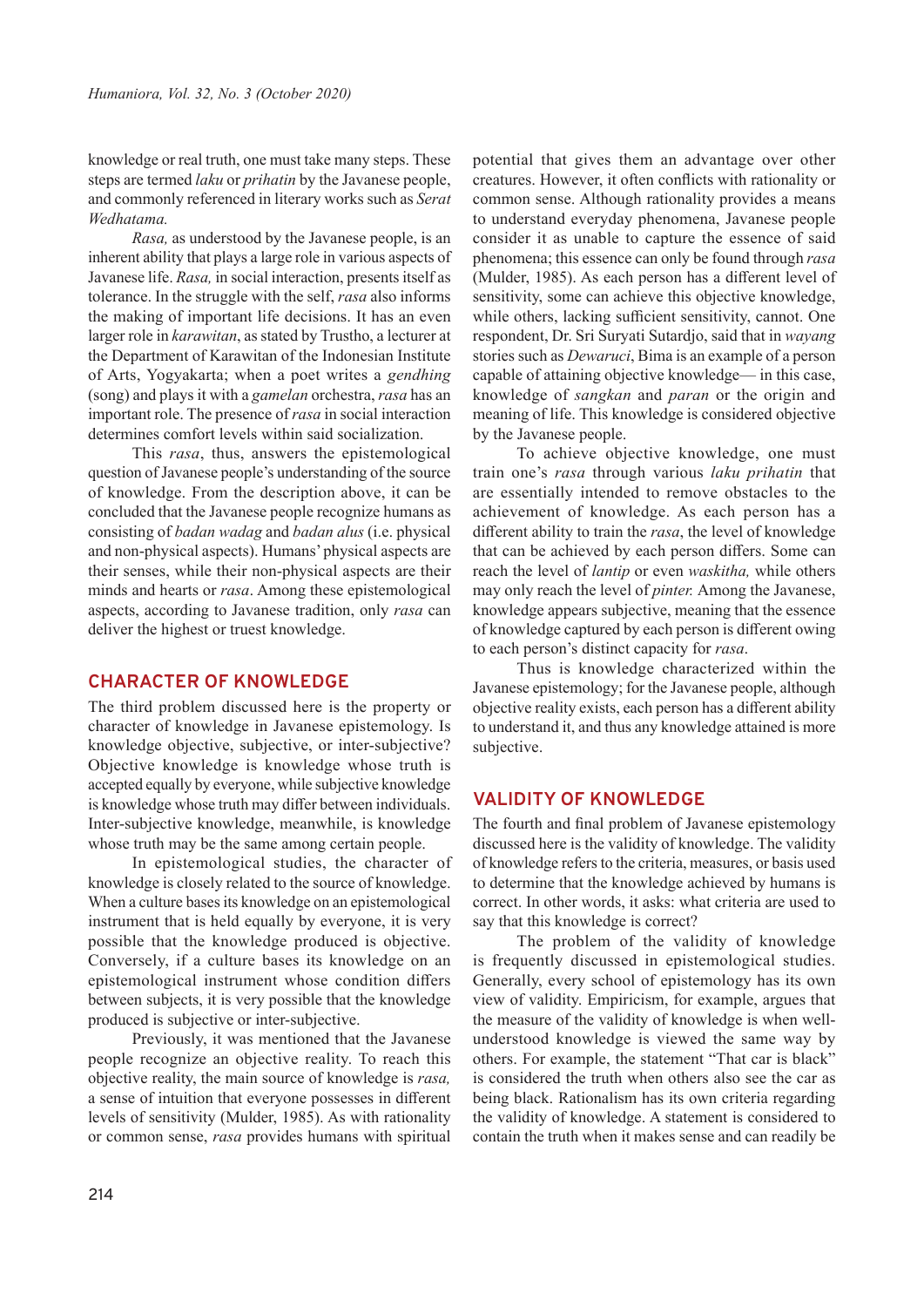understood by every person. How, then, is the validity of knowledge measured among the Javanese people?

Based on an interview with Achmad Charris Zubair, one common phrase that can be used to determine the measure of the validity of knowledge as understood in Javanese society is "*bener lan pener*". This phrase shows that there are two ways to measure the validity of knowledge: *bener* and *pener. Bener* relates to the empirical and rational aspects of a statement. A statement is *bener* when it makes sense to others and is accepted by others' empirical understanding. In other words, when the truth of a statement can be proven empirically and rationally, it is considered *bener* by the Javanese.

The Javanese people also recognize another criterion for measuring the truth of a statement: *pener. Pener* is related to the extent to which a statement or action affects harmony in society. As widely recognized, Javanese society upholds harmony—individual, social, or cosmic (i.e. with nature)—in every aspect. This plays a central role in the Javanese understanding, including epistemology. When harmony is the measure of truth, the correctness of an action or statement is determined by the extent to which it influences harmony in the society. If an action meets the *bener* criteria but negatively affects the existing harmony, it is not considered *pener.* Ideally, an action must be based on the existing empirical/ rational truth (*bener*) without detrimentally affecting the existing harmony, be it individual or social (*pener*). This is the essence of the Javanese epistemological view of the validity of knowledge. In short, the Javanese people measure the (in)validity of a statement or action by its congruence with the existing empirical/ rational truth as well as support for the existing harmony*.*

## **CONCLUSION**

Based on this study, several conclusions have been drawn regarding the essence of knowledge as understood by the Javanese people. *First,* knowledge is termed *kawruh* by the Javanese people*; second,* that knowledge is not always limited to cognitive dimension; and *third,* harmony (*pener*) is considered a criterion for truth*.* The Javanese people recognize humans as consisting of *badan wadag* and *badan alus*, i.e. as having both physical and nonphysical aspects. Physical aspects refer to the senses, while non-physical aspects refer to the mind and heart (*rasa*). According to the Javanese people, of these aspects *rasa*  or human intuition is most capable of bringing humans to the highest or truest knowledge. Although the Javanese people consider objective knowledge to exist, they see every individual achievement of reality as different; as

such, any human knowledge is inherently subjective. Meanwhile, Javanese people measure the (in)validity of statements or actions by their congruence with existing empirical rational principles and the existing harmony, as represented through the adage *bener lan pener.*

#### **REFERENCES**

Bagus, L. (2000). *Kamus Filsafat*. Gramedia Pustaka Utama. Darusuprapta. (1988). *Serat Wulang Reh anggitan dalem Sri Pakubuwana IV*. Citra Jaya Murti.

- Dojosantoso. (1986). *Unsur Religius dalam Sastra Jawa*. Aneka Ilmu.
- Frondizi, R. (2001). *Pengantar Filsafat Nilai* (Diterjemah). Pustaka Pelajar.
- Kleden, I. (1987). *Sikap Ilmiah dan Kritik Kebudayaan*. LP3ES.
- Magnis-Suseno, F. (2001). *Etika Jawa: Sebuah Analisa Falsafi tentang Kebijaksanaan Hidup Jawa*. Gramedia Pustaka Utama.
- Mangkunagoro IV, K. G. P. A. (1979). *Wedhatama* (Terjemahan). Pradnya Paramita.
- Mulder, N. (1985). *Pribadi dan Masyarakat di Jawa: Penjelajahan Mengenai Hubungannya, Yogyakarta, 1970-1980*. Pustaka Sinar Harapan.
- Muthmainnah, L. (2018). Tinjauan Kritis Terhadap Epistemologi Immanuel Kant (1724-1804). *Jurnal Filsafat WISDOM, 28*(1), 74–91.
- Sabdacarakatama, K. (2010). *Serat Wedhatama: Karya Sastra K.G.P.A.A. Mangkunegoro IV*. Narasi.
- Satria, E., & Widodo, A. (2020). View of teachers and students understanding' of the nature of science at elementary schools in Padang city Indonesia. *Journal of Physics: Conference Series, 1567*, 32066. https:// doi.org/10.1088/1742-6596/1567/3/032066
- Solichin. (2001). *Upaya Awal ke Arah Perumusan Filsafat Wayang*.
- Sulistyo, E. T. (2015). The Implicature of Tembang Gambuh in Serat Wedhatama and Its Significance for the Society. *Humaniora, 27*(1), 96–106. https://doi. org/10.22146/jh.6413
- Sutrisno, S., Siswanto, J., Ariani, I., Hadiprayitno, K., Wilda, M., & Purwadi. (2009). *Filsafat Wayang*. Sena Wangi.
- Syuropati, M. A. (2015). *Kumpulan Mutiara Kearifan Jawa*. Syura Media Utama.
- Tedjowirawan, A. (2014). *Serat Pustakaraja Purwa: Serat Darmasarana Karya Pujangga R.Ng. Ranggawarsita Di Abad XIX: Analisis Struktur-Resepsi-Genealogi*. Universitas Gadjah Mada.
- Titus, H. H., Smith, M. S., & Nolan, R. (1984). *Persoalan-Persoalan Filsafat* (Terjemahan). Bulan Bintang.
- Wikandaru, R. (2013). *Dimensi Epistemologis Serat*